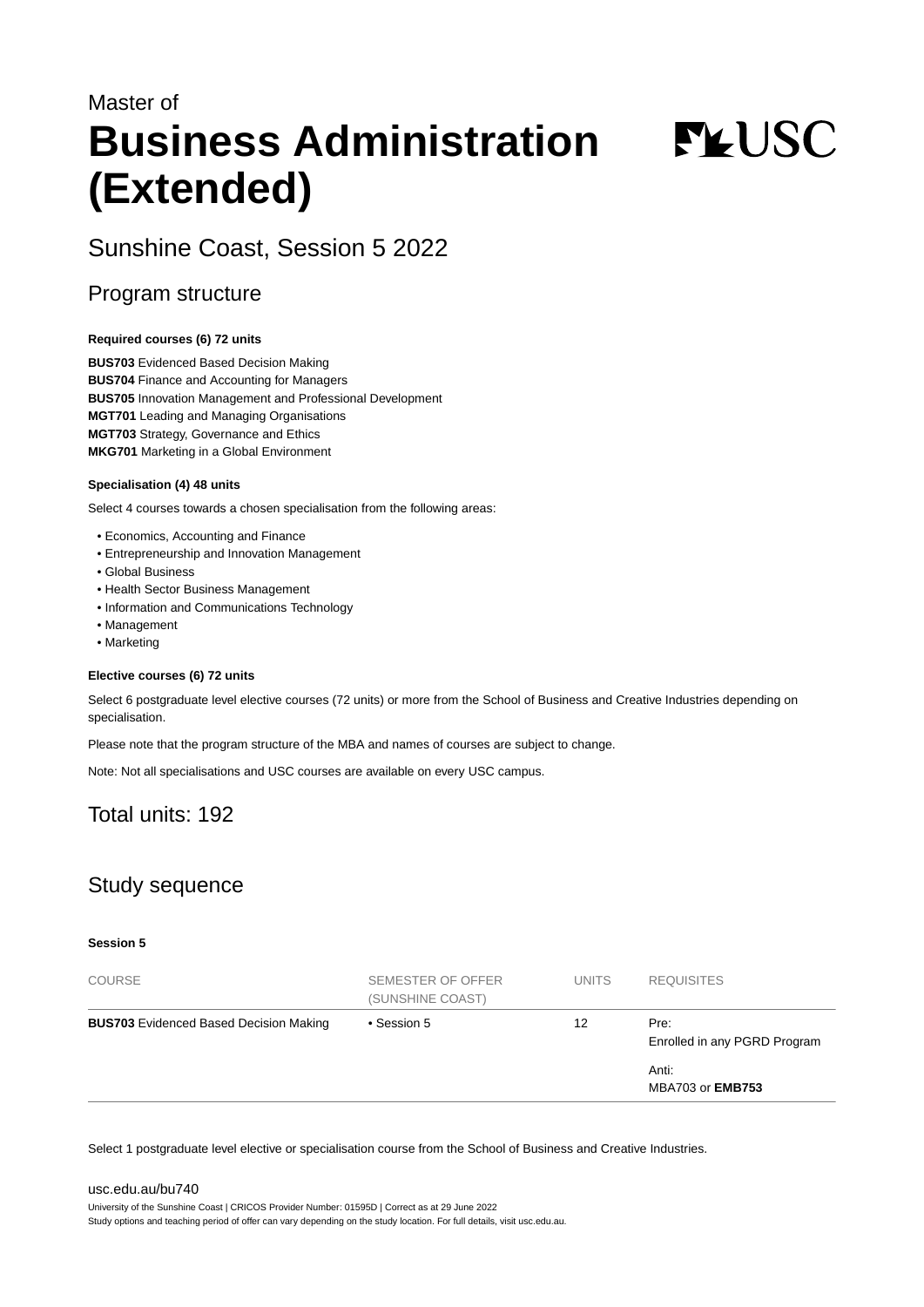#### **Session 6**

| <b>COURSE</b>                                     | SEMESTER OF OFFER<br>(SUNSHINE COAST) | <b>UNITS</b>      | <b>REQUISITES</b>                                                                                                                                            |
|---------------------------------------------------|---------------------------------------|-------------------|--------------------------------------------------------------------------------------------------------------------------------------------------------------|
| <b>BUS704 Finance and Accounting for Managers</b> | • Session 2, Session 6                | $12 \overline{ }$ | Pre:<br>Enrolled in any PGRD Program                                                                                                                         |
|                                                   |                                       |                   | Anti:<br>MBA713 or <b>EMB763</b> or<br><b>ACC511</b>                                                                                                         |
| <b>MGT701</b> Leading and Managing Organisations  | • Session 3, Session 6                | $12 \overline{ }$ | Pre:<br>Enrolled in any PGRD Program<br>or (enrolled in Program SC410,<br>SC411, SC425, SC404 or<br>SC405 and 280 units completed<br>towards these Programs) |
|                                                   |                                       |                   | Anti:<br><b>MBA707 or EMB757</b>                                                                                                                             |

#### **Session 2**

| <b>COURSE</b>                                                       | SEMESTER OF OFFER<br>(SUNSHINE COAST) | <b>UNITS</b> | <b>REQUISITES</b>                    |
|---------------------------------------------------------------------|---------------------------------------|--------------|--------------------------------------|
| <b>BUS705</b> Innovation Management and<br>Professional Development | • Session 2, Session 7                | 12           | Pre:<br>Enrolled in any PGRD Program |
|                                                                     |                                       |              | Anti:<br><b>MBA701 or EMB751</b>     |
| MGT703 Strategy, Governance and Ethics                              | • Session 2. Session 7                | 12           | Pre:<br>Enrolled in any PGRD Program |
|                                                                     |                                       |              | Anti:<br><b>MBA712 or EMB762</b>     |

#### **Session 3**

| <b>COURSE</b>                                   | SEMESTER OF OFFER<br>(SUNSHINE COAST) | <b>UNITS</b> | <b>REQUISITES</b>                    |
|-------------------------------------------------|---------------------------------------|--------------|--------------------------------------|
| <b>MKG701</b> Marketing in a Global Environment | • Session 1, Session 3                | 12           | Pre:<br>Enrolled in any PGRD Program |
|                                                 |                                       |              | Anti:<br>MBA702 and MBA726           |

Select 1 postgraduate level elective or specialisation course from the School of Business and Creative Industries.

#### **Session 5**

Select 2 postgraduate level electives or specialisation courses from the School of Business and Creative Industries.

#### **Session 6**

Select 2 postgraduate level electives or specialisation courses from the School of Business and Creative Industries.

#### [usc.edu.au/bu740](https://www.usc.edu.au/bu740)

University of the Sunshine Coast | CRICOS Provider Number: 01595D | Correct as at 29 June 2022

Study options and teaching period of offer can vary depending on the study location. For full details, visit usc.edu.au.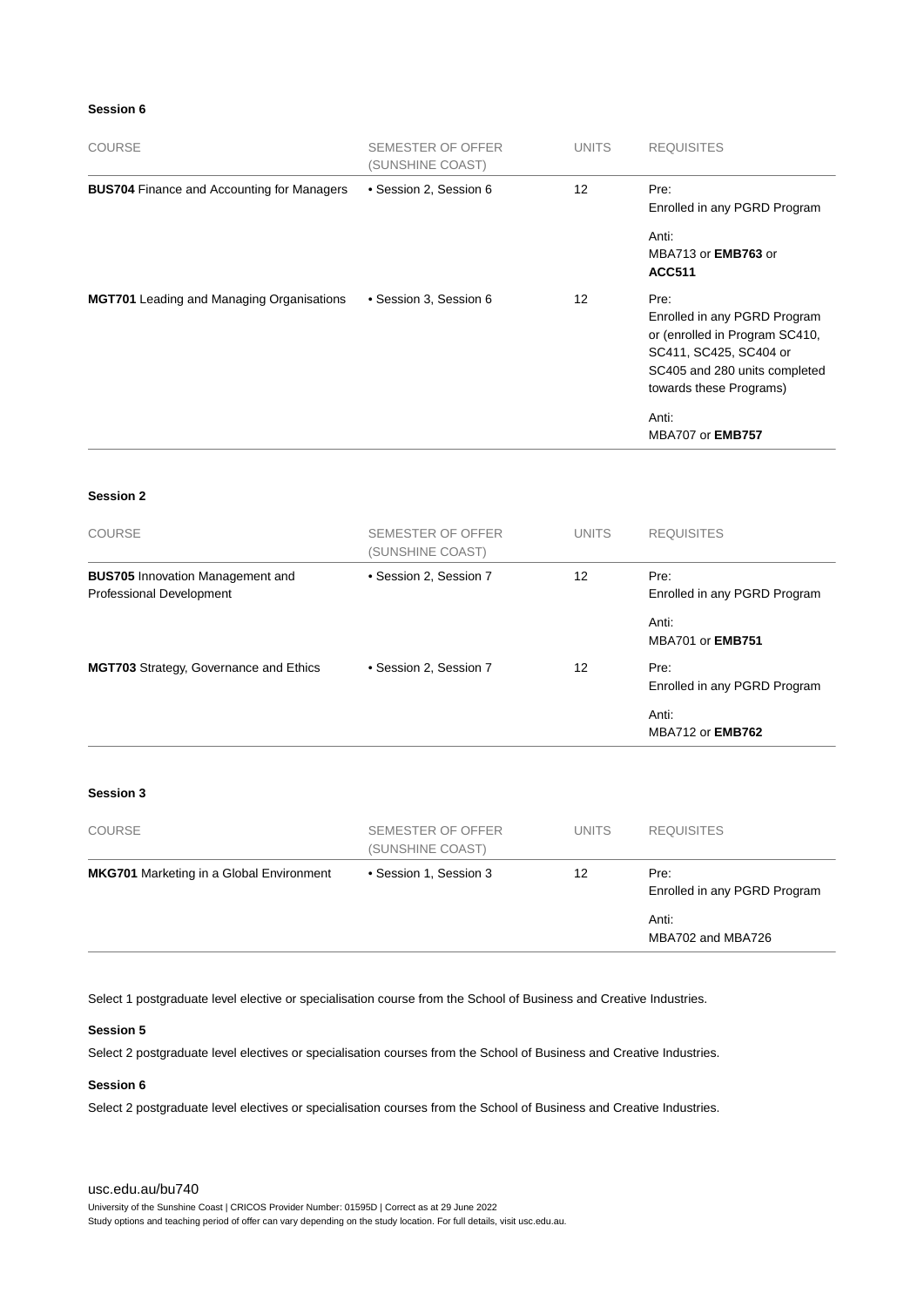#### **Session 2**

Select 2 postgraduate level electives or specialisation courses from the School of Business and Creative Industries.

#### **Session 3**

Select 2 postgraduate level electives or specialisation courses from the School of Business and Creative Industries.

This is an accelerated study sequence

#### **Session 5**

**Session 6**

| <b>COURSE</b>                                 | SEMESTER OF OFFER<br>(SUNSHINE COAST) | <b>UNITS</b> | <b>REQUISITES</b>                    |
|-----------------------------------------------|---------------------------------------|--------------|--------------------------------------|
| <b>BUS703</b> Evidenced Based Decision Making | • Session 5                           | 12           | Pre:<br>Enrolled in any PGRD Program |
|                                               |                                       |              | Anti:<br><b>MBA703 or EMB753</b>     |

Select 1 postgraduate level elective or specialisation course from the School of Business and Creative Industries.

|                                                   |                                       |              | Anti:<br>MBA713 or <b>EMB763</b> or<br><b>ACC511</b> |
|---------------------------------------------------|---------------------------------------|--------------|------------------------------------------------------|
| <b>BUS704</b> Finance and Accounting for Managers | • Session 2, Session 6                | 12           | Pre:<br>Enrolled in any PGRD Program                 |
| <b>COURSE</b>                                     | SEMESTER OF OFFER<br>(SUNSHINE COAST) | <b>UNITS</b> | <b>REQUISITES</b>                                    |
|                                                   |                                       |              |                                                      |

Select 1 postgraduate level elective or specialisation course from the School of Business and Creative Industries.

#### **Session 7**

| <b>COURSE</b>                                                       | SEMESTER OF OFFER<br>(SUNSHINE COAST) | <b>UNITS</b> | <b>REQUISITES</b>                    |
|---------------------------------------------------------------------|---------------------------------------|--------------|--------------------------------------|
| <b>BUS705</b> Innovation Management and<br>Professional Development | • Session 2, Session 7                | 12           | Pre:<br>Enrolled in any PGRD Program |
|                                                                     |                                       |              | Anti:<br><b>MBA701 or EMB751</b>     |

Select 1 postgraduate level elective or specialisation course from the School of Business and Creative Industries.

**Session 1**

| <b>COURSE</b>                                   | SEMESTER OF OFFER<br>(SUNSHINE COAST) | <b>UNITS</b> | <b>REQUISITES</b>                    |
|-------------------------------------------------|---------------------------------------|--------------|--------------------------------------|
| <b>MKG701</b> Marketing in a Global Environment | • Session 1, Session 3                | 12           | Pre:<br>Enrolled in any PGRD Program |
|                                                 |                                       |              | Anti:<br>MBA702 and MBA726           |

#### [usc.edu.au/bu740](https://www.usc.edu.au/bu740)

University of the Sunshine Coast | CRICOS Provider Number: 01595D | Correct as at 29 June 2022

Study options and teaching period of offer can vary depending on the study location. For full details, visit usc.edu.au.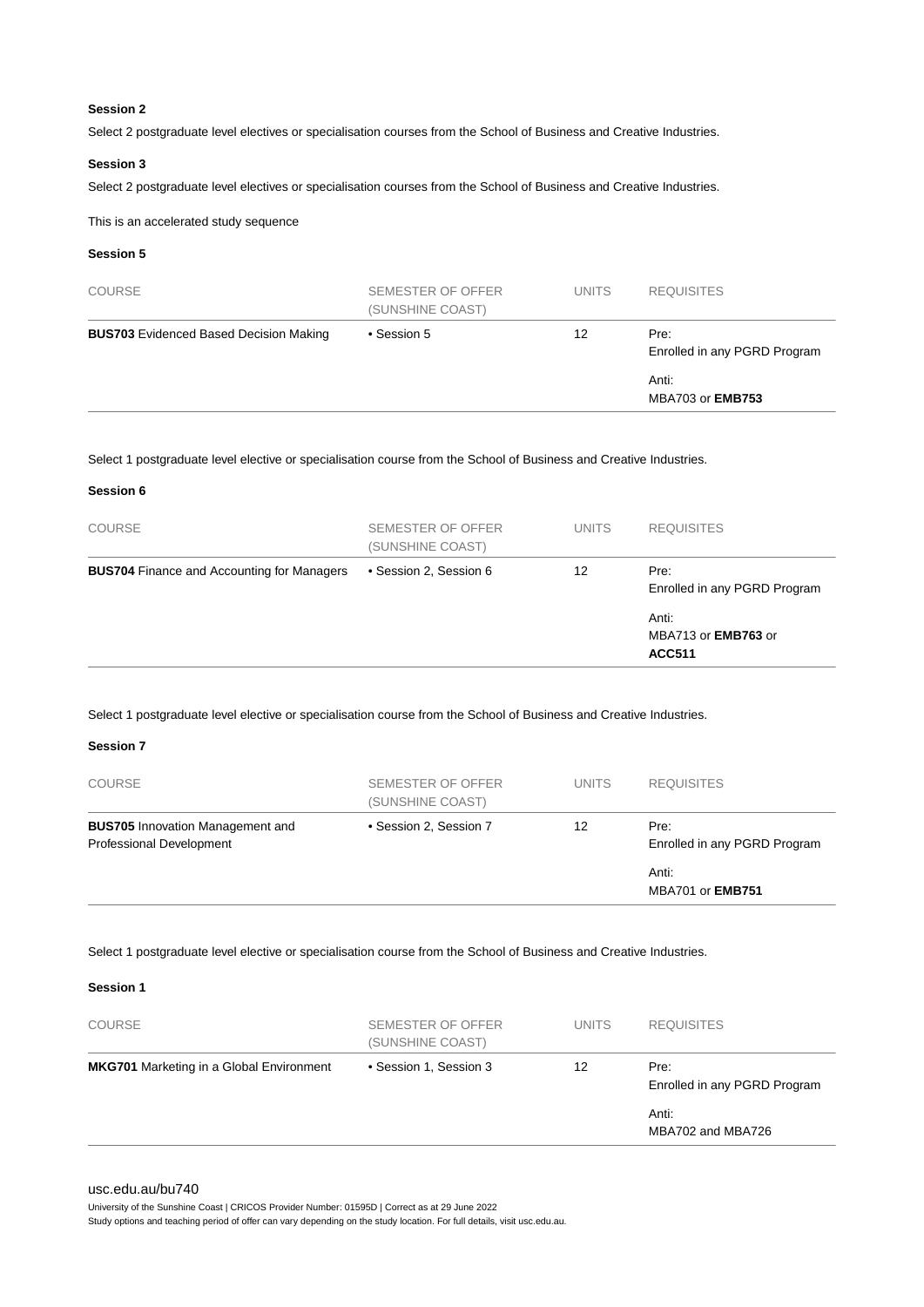Select 1 postgraduate level elective or specialisation course from the School of Business and Creative Industries.

#### **Session 2**

| <b>COURSE</b>                                 | SEMESTER OF OFFER<br>(SUNSHINE COAST) | <b>UNITS</b> | <b>REQUISITES</b>                    |
|-----------------------------------------------|---------------------------------------|--------------|--------------------------------------|
| <b>MGT703</b> Strategy, Governance and Ethics | • Session 2, Session 7                | 12           | Pre:<br>Enrolled in any PGRD Program |
|                                               |                                       |              | Anti:<br><b>MBA712 or EMB762</b>     |

Select 1 postgraduate level elective or specialisation course from the School of Business and Creative Industries.

#### **Session 3**

| <b>COURSE</b>                                    | SEMESTER OF OFFER<br>(SUNSHINE COAST) | <b>UNITS</b> | <b>REQUISITES</b>                                                                                                                                            |
|--------------------------------------------------|---------------------------------------|--------------|--------------------------------------------------------------------------------------------------------------------------------------------------------------|
| <b>MGT701</b> Leading and Managing Organisations | • Session 3, Session 6                | 12           | Pre:<br>Enrolled in any PGRD Program<br>or (enrolled in Program SC410,<br>SC411, SC425, SC404 or<br>SC405 and 280 units completed<br>towards these Programs) |
|                                                  |                                       |              | Anti:<br><b>MBA707 or EMB757</b>                                                                                                                             |

Select 1 postgraduate level elective or specialisation course from the School of Business and Creative Industries.

#### **Session 5**

Select 2 postgraduate level electives or specialisation courses from the School of Business and Creative Industries.

#### **Session 6**

Select 2 postgraduate level electives or specialisation courses from the School of Business and Creative Industries.

### Program requirements and notes

#### **Program requirements**

In order to graduate you must:

• Successfully complete 192 units as outlined in the Program Structure

#### **Program notes**

- Completing this program within the specified (full-time) duration is based on studying 48 unit points per semester (normally 4 courses) and following the recommended study sequence
- The unit value of all courses is 12 units unless otherwise specified
- It is each students responsibility to enrol correctly according to your course requisites, program rules and requirements and be aware of the academic calendar dates
- To register your specialisation email your request to studentcentral@usc.edu.au
- Only a full-time study option is available to international students on a Student Visa
- Online study mode not available to international students on a Student Visa

#### [usc.edu.au/bu740](https://www.usc.edu.au/bu740)

University of the Sunshine Coast | CRICOS Provider Number: 01595D | Correct as at 29 June 2022 Study options and teaching period of offer can vary depending on the study location. For full details, visit usc.edu.au.